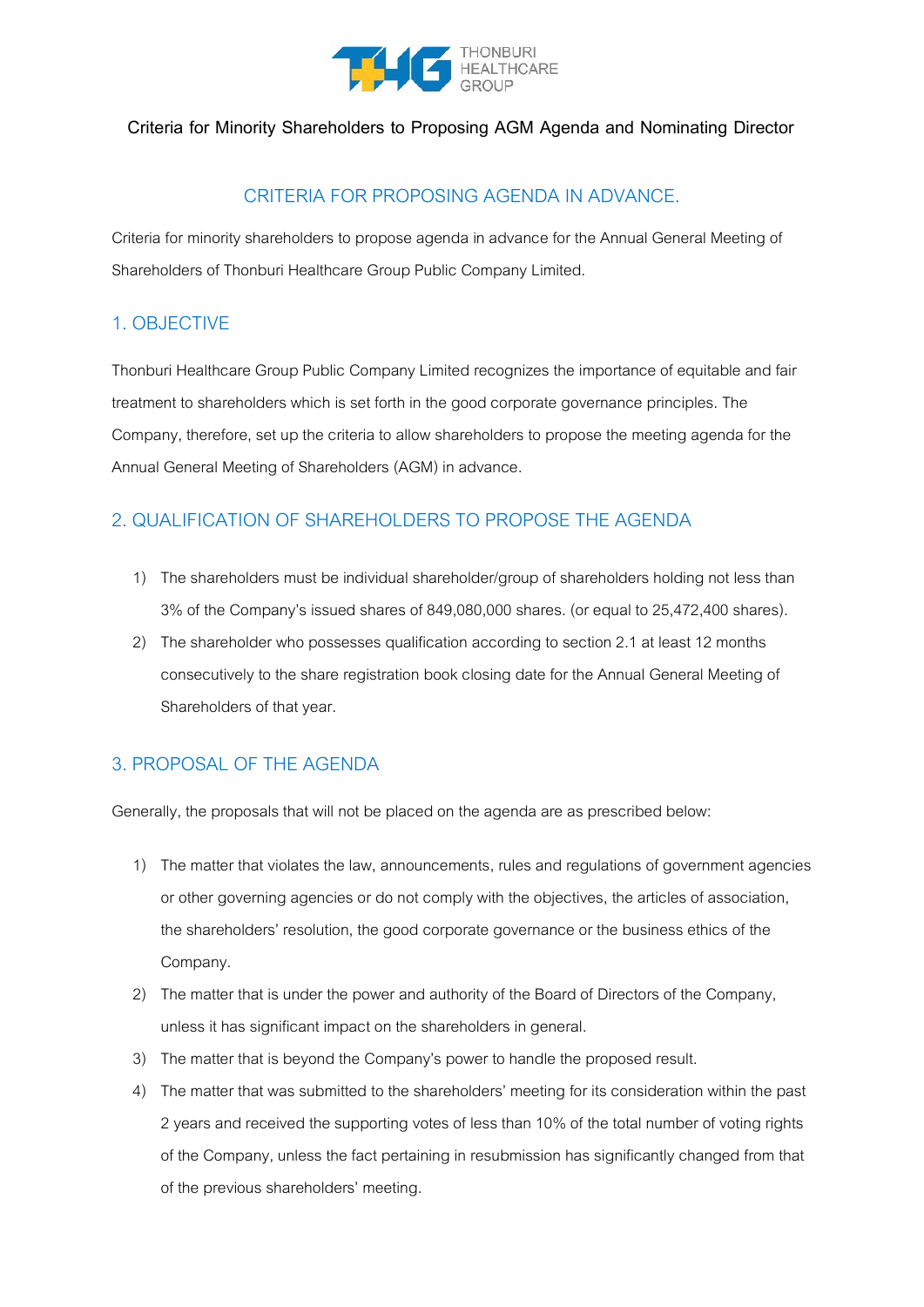- 5) The matter that is not beneficial to the Company's business operation.
- 6) The matter that is beneficial to any particular individual or group.
- 7) The matter that the Company has already implemented.
- 8) The matter that is considered by the Board of Directors of the Company that it does not indicate any reasonable ground to be place on the agenda, and the reason for refusal can be appropriately explained to the shareholders.
- 9) The matter that is proposed by the shareholder whose qualification is not comply with those specified in section 2.
- 10) The proposal that information provided is incomplete or incorrect; or proposed by those shareholders who cannot be contacted.
- 11) The matter that is proposed to the Company after the due date.

### 4. PROCESS TO CONSIDER THE SHAREHOLDERS' PROPOSAL

Shareholders who is qualified can download the Form for Proposing Agenda in Advance via the Company's website at http://www.thg.co.th/en/investor-relations/shareholders-meeting and submit the complete form and support documents to the following mailing address: **Office of Corporate Secretary Thonburi Healthcare Group Public Company Limited Thonburi Bamrungmuang Hospital, No. 611 Bamrungmuang Road, Klong Mahanak, Pomprapsattruphai, Bangkok 10100.**

- 1) All documents must be delivered to the Company within the specified period. The postage stamp date is considered as the criteria.
- 2) Support Documents
	- 3.1) The evidence of shares held for each case as follows:

### **In case of a single shareholder proposes the agenda in advance**

### **For a natural person :**

Shareholder must enclose the certificate of shares held from securities company or any other certificates from the Stock Exchange of Thailand (SET) and a certified true copy of identification card or passport (in case of being a foreigner).

#### **For a juristic person :**

Shareholder must enclose certified true copies of juristic person certificate and identification cards or passports (in case of being a foreigner) of authorized directors who sign on the Form.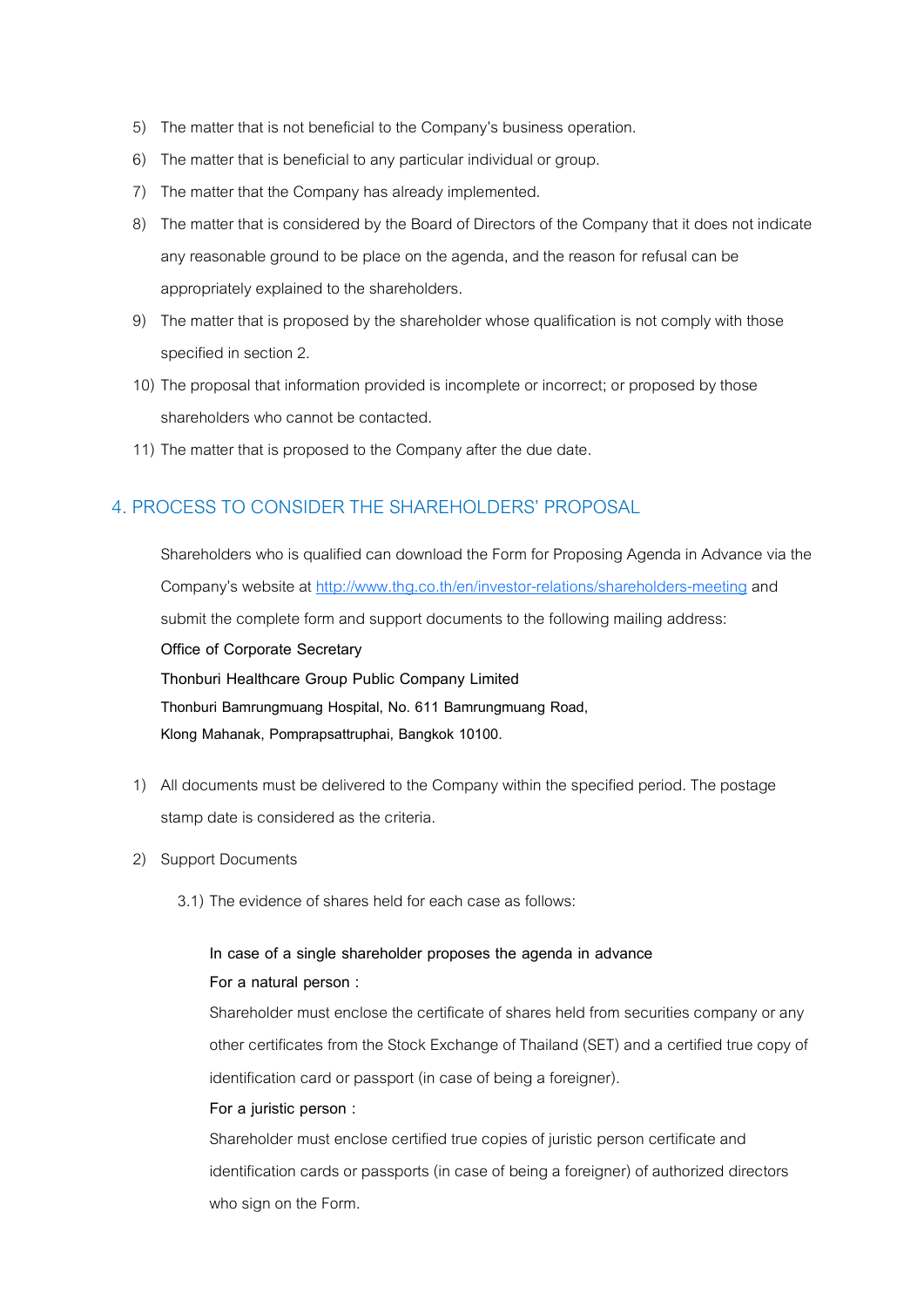#### **In case of many shareholders unified to propose the agenda**

The first shareholder must completely fill the Form in every title, (1) and (2) and affix the name as evidence. The rest shareholders must fill the Form in only title (1) and affix their names as evidence separately, then gather each of the Forms together into one set and deliver to the Company address.

- 3.2) Additional information or support documents (if any)
- 3) In case the information or documents are incorrect or incomplete, the Office of Corporate Secretary will notify the shareholders within 7 working days after the date of delivered. If the shareholders fail to correct and submit the proposal to the Company within the due date noticed to the shareholders, the Office of Corporate Secretary reserves the rights not to submit the shareholders' proposal to the Board of Directors for consideration.
- 4) The proposal approved by the Board of Directors will be included in the agenda of the notice of the Annual General Meeting of Shareholders, along with the Board's opinion.
- 5) The proposal declined by the Board of Directors will be notified to the shareholders via the Stock Exchange of Thailand online system and the Company's website: http://www.thg.co.th/en/investor-relations and will also be informed at the Annual General Meeting of Shareholders.

### CRITERIA FOR PROPOSING DIRECTOR CANDIDATE IN ADVANCE

Criteria for minority shareholders to propose director candidate in advance for the Annual General Meeting of Shareholders of Thonburi Healthcare Group Public Company Limited.

### 1. OBJECTIVE

Thonburi Healthcare Group Public Company Limited recognizes the importance of equitable and fair treatment to shareholders which is set forth in the good corporate governance principles. The Company, therefore, set up the criteria to allow shareholders to propose director candidate for the Annual General Meeting of Shareholders (AGM) in advance.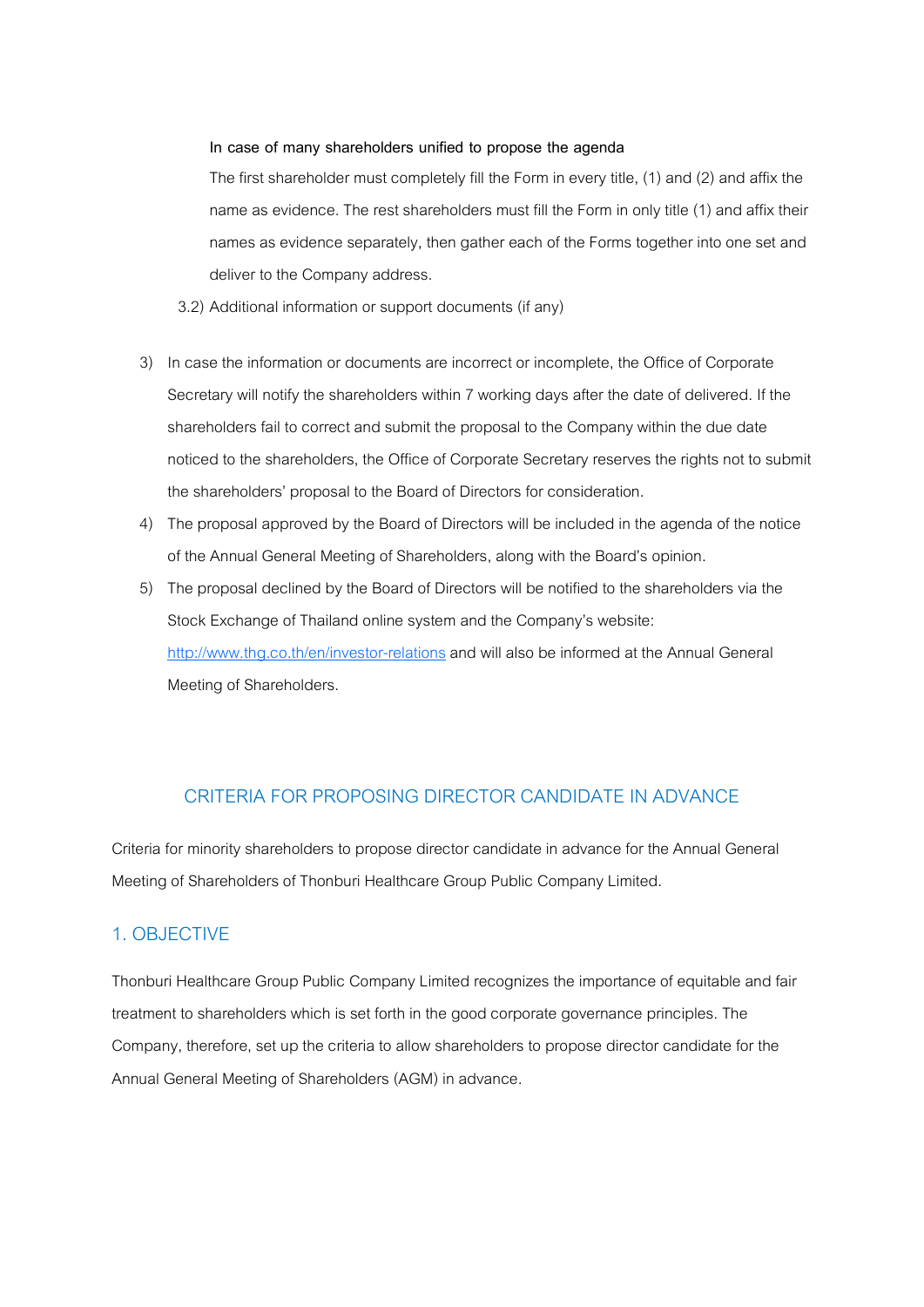## 2. QUALIFICATION OF SHAREHOLDERS TO PROPOSE DIRECTOR CANDIDATE

- 1) The shareholders must be individual shareholder/group of shareholders holding not less than 3% of the Company's issued shares of 849,080,000 shares. (or equal to 25,472,400 shares).
- 2) The shareholder who possesses qualification according to section 2.1 at least 12 months consecutively to the share registration book closing date for the Annual General Meeting of Shareholders of that year.

## 3. NOMINATION OF DIRECTORS

The candidates for director nominees should possess the following qualifications:

- 1) Having the qualifications according to the Public Company Act, Securities and Exchange Act and the Good Corporate Governance of the Company.
- 2) Being knowledgeable, capable to perform director's duties with acceptable working background.
- 3) Not being a person who is removed from directorship, manager, employee, or authorized person of the organization.
- 4) Having strong interest on the Company's business, being able to dedicate oneself to perform the duties and not performing any action in a way that would affect the interest or benefit of the Company or in a way that would be beneficial to particular individual or entity for oneself or other persons' benefits.

## 4. PROCESS TO CONSIDER SHAREHOLDERS' PROPOSAL

**1)** Shareholders who is qualified can download the Form for Proposing Director Candidate in Advance via the Company's website at http://www.thg.co.th/en/investor-relations/shareholdersmeeting and submit the complete form and support documents to the following mailing address:

**Office of Corporate Secretary Thonburi Healthcare Group Public Company Limited Thonburi Bamrungmuang Hospital, No. 611 Bamrungmuang Road, Klong Mahanak, Pomprapsattruphai, Bangkok 10100.**

- 2) All documents must be delivered to the Company within the specified period. The postage stamp date is considered as the criteria.
- 3) Support Documents